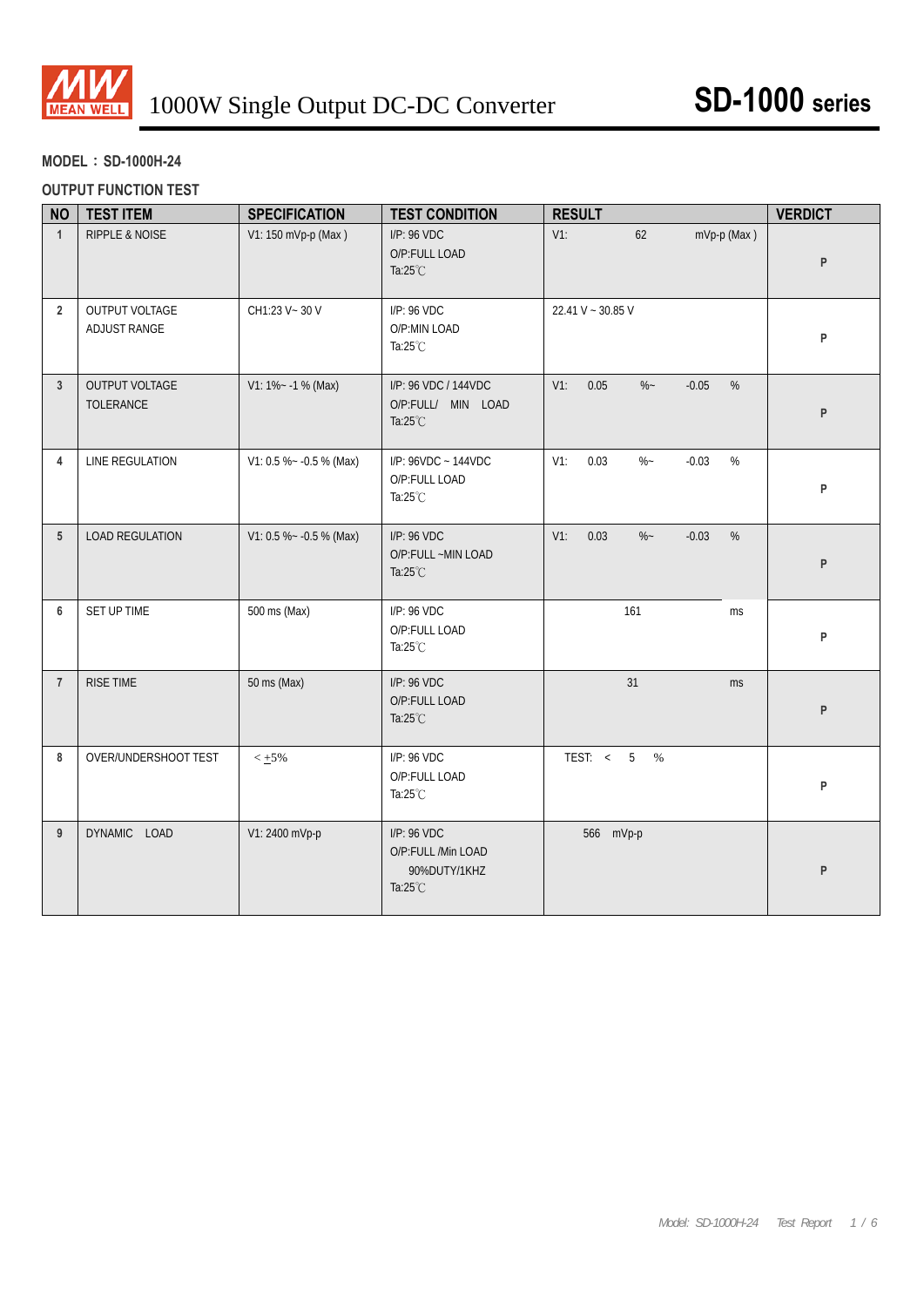

### **INPUT FUNCTION TEST**

| <b>NO</b>      | <b>TEST ITEM</b>           | <b>SPECIFICATION</b>           | <b>TEST CONDITION</b>                                                                                                                      | <b>RESULT</b>                  | <b>VERDICT</b> |
|----------------|----------------------------|--------------------------------|--------------------------------------------------------------------------------------------------------------------------------------------|--------------------------------|----------------|
| $\mathbf{1}$   | <b>INPUT VOLTAGE RANGE</b> | 72VDC~144VDC                   | I/P:TESTING<br>O/P:FULL LOAD<br>Ta: $25^{\circ}$ C                                                                                         | 70 V ~ 144V                    |                |
|                |                            |                                | $I/P$ :<br>LOW-LINE-0.2V= 71.8V<br>HIGH-LINE+5%= 151V<br>O/P:FULL/MIN LOAD<br>ON: 30 Sec. OFF: 30 Sec 10MIN<br>(AC POWER ON/OFF NO DAMAGE) | TEST: OK                       | P              |
| $\overline{2}$ | EFFICIENCY                 | 89 % (TYP)                     | I/P: 96 VDC<br>O/P:FULL LOAD<br>Ta: $25^{\circ}$ C                                                                                         | 91.1%                          | P              |
| $\mathbf{3}$   | <b>INPUT CURRENT</b>       | 11.6 A / 96 V(TYP)             | I/P: 96VDC<br>O/P:FULL LOAD<br>Ta: $25^{\circ}$ C                                                                                          | 11.03<br>$\overline{A}$<br>$=$ | P              |
| 4              | <b>INRUSH CURRENT</b>      | 100 A /96V (TYP)<br>COLD START | I/P: 96 VDC<br>O/P:FULL LOAD<br>Ta: $25^{\circ}$ C                                                                                         | 82<br>A<br>$=$                 | P              |

## **PROTECTION FUNCTION TEST**

| <b>NO</b>      | <b>TEST ITEM</b>            | <b>SPECIFICATION</b>                                                                    | <b>TEST CONDITION</b>                               | <b>RESULT</b>                                                                                                   | <b>VERDICT</b> |
|----------------|-----------------------------|-----------------------------------------------------------------------------------------|-----------------------------------------------------|-----------------------------------------------------------------------------------------------------------------|----------------|
|                | OVER LOAD PROTECTION        | 105 %~ 125 %                                                                            | I/P: 96 VDC<br>O/P:TESTING<br>Ta: $25^{\circ}$ C    | 121 %<br>Constant Current Limiting, unit will<br>shut down o/p voltage above 5sec<br>Re-power on to recover     | P              |
| $\overline{2}$ | OVER VOLTAGE PROTECTION     | CH1: 30.8V~35.2V                                                                        | I/P: 96 VDC<br>O/P:MIN LOAD<br>Ta: $25^{\circ}$ C   | 32.4 V<br>Shunt down Re- power ON                                                                               | P              |
| 3              | OVER TEMPERATURE PROTECTION | SPEC:<br>75°C $\pm$ 5°C OT.P. (TSW1)<br>85°C $\pm$ 5°C OT.P. (TSW2)<br><b>NO DAMAGE</b> | $I/P$ : 96 VDC<br>O/P:FULL LOAD                     | O.T.P. Active<br>Shut down o/p volotage, recovers<br>automatically after temperature<br>goes down               | P              |
| 4              | SHORT PROTECTION            | SHORT EVERY OUTPUT<br>1 HOUR NO DAMAGE                                                  | I/P: 144VDC<br>O/P: FULL LOAD<br>Ta: $25^{\circ}$ C | NO DAMAGE<br>Constant Current Limiting, unit will<br>shut down o/p voltage above 5sec<br>Re-power on to recover | P              |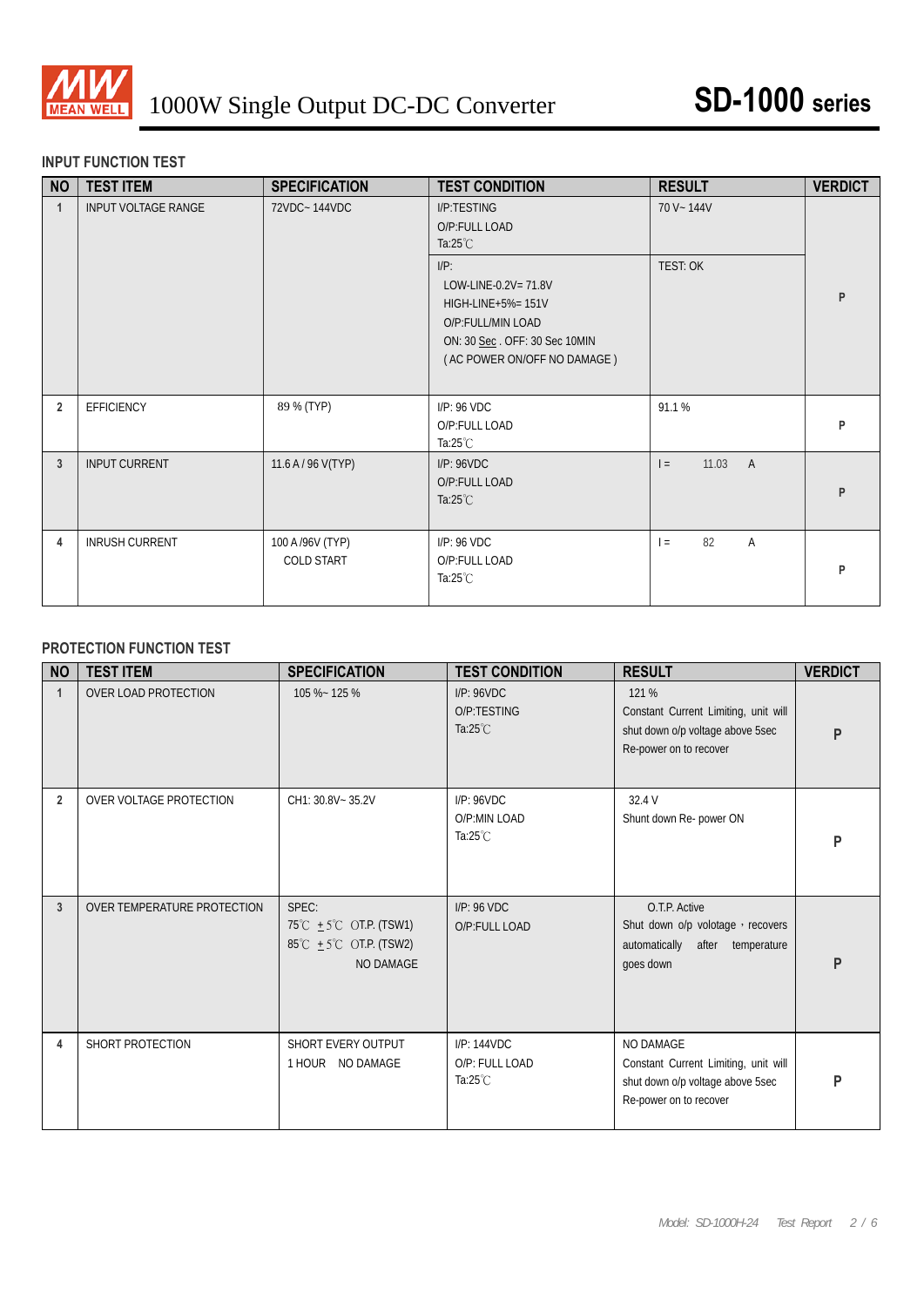

## **CONTROL FUNCTION TEST**

| <b>NO</b>      | <b>TEST ITEM</b>        | <b>SPECIFICATION</b>                                                                                                                                                                                                       | <b>TEST CONDITION</b>                                 | <b>RESULT</b>                                                                    | <b>VERDICT</b> |
|----------------|-------------------------|----------------------------------------------------------------------------------------------------------------------------------------------------------------------------------------------------------------------------|-------------------------------------------------------|----------------------------------------------------------------------------------|----------------|
| $\overline{1}$ | FAN SPEED CONTROL       | 0%LOAD=6V~8.5V<br>100%LOAD=11.8V~12.8V                                                                                                                                                                                     | $I/P$ : 96 VDC<br>O/P:FULL LOAD<br>Ta: $25^{\circ}$ C | Fan Voltage= 7.13 V/ NO LOAD<br>Fan Voltage= 12.28 V/ 100%LOAD                   | P              |
| $\overline{2}$ | REMOTE CONTROL          | $Rc+$ / $Rc-$<br>POWER ON:OPEN BETWEEN ON/OFF<br>POWEROFF: SHORT BETWEEN ON/OFF<br>Using External Voltage Source<br>(A)<br>Using Internal 12V Auxiliary Output<br>(B)<br>Using Internal 12V Auxiliary Output<br>(C)<br>(D) | $I/P$ : 96 VDC<br>O/P:FULL LOAD<br>Ta: $25^{\circ}$ C | $(A)$ OK<br>$(B)$ OK<br>$(C)$ OK                                                 | P              |
| $\mathbf{3}$   | REMOTE SENSE            | $>0.3V$                                                                                                                                                                                                                    | I/P: 96 VDC<br>O/P:FULL LOAD<br>Ta: $25^{\circ}$ C    | $>0.3$ V                                                                         | P              |
| 4              | <b>OUTPUT OK SIGNAL</b> | OPEN COLLECTOR SIGNAL LOW WHEN<br>PSU TURN ON, MAX. SINK CURRENT<br>10mA, external voltage is 13V<br>0~0.5V OUTPUT STATUS ON<br>12~13V OUTPUT STATUS OFF                                                                   | $I/P$ : 96 VDC<br>O/P:FULL LOAD<br>Ta: $25^{\circ}$ C | SINK CURRENT: 10 mA<br>OUTPUT STATUS ON= 0 V<br><b>OUTPUT STATUS OFF=12.49 V</b> | P              |
| 5              | <b>FAN LOCK</b>         | SHUTDOWN RE-POWER ON                                                                                                                                                                                                       | $I/P$ : 96 VDC<br>O/P:FULL LOAD<br>Ta: $25^{\circ}$ C | SHUTDOWN RE-POWER ON                                                             | P              |
| 6              | <b>AUX POWER</b>        | 0~0.25A(10.8V~13.2V)                                                                                                                                                                                                       | I/P: 96 VDC<br>Ta: $25^{\circ}$ C                     | 12.92 V/0A<br>12.15 V/0.25A                                                      | P              |
| $\overline{7}$ | DC I/P UVP              | 69V~71.6V                                                                                                                                                                                                                  | O/P:100% LOAD<br>Ta: $25^{\circ}$ C                   | 70VDC                                                                            | P              |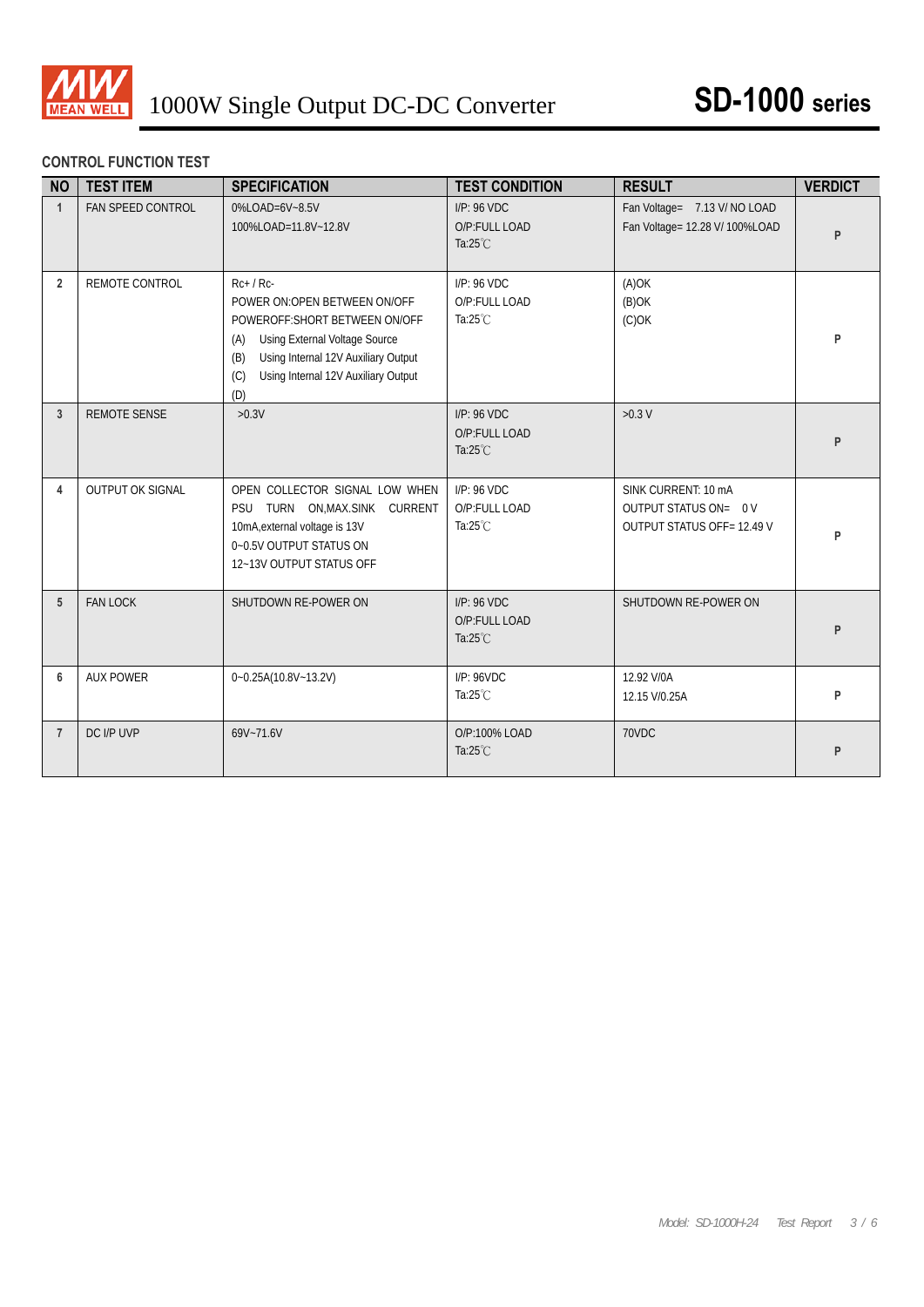

### **ENVIRONMENT TEST**

| <b>NO</b>      | <b>TEST ITEM</b>       | <b>SPECIFICATION</b>            |                                                             |  | <b>TEST CONDITION</b>                 | <b>RESULT</b>              |                       | <b>VERDICT</b> |
|----------------|------------------------|---------------------------------|-------------------------------------------------------------|--|---------------------------------------|----------------------------|-----------------------|----------------|
| $\overline{1}$ | TEMPERATURE RISE TEST  |                                 | MODEL: SD-1000H-24                                          |  |                                       |                            |                       |                |
|                |                        |                                 | 1. ROOM AMBIENT BURN-IN: 1 HRS                              |  |                                       |                            |                       |                |
|                |                        |                                 | $I/P$ : 96VDC O/P: FULL LOAD Ta= 28.1°C                     |  |                                       |                            |                       |                |
|                |                        |                                 | 2. HIGH AMBIENT BURN-IN: 2 HRS                              |  |                                       |                            |                       |                |
|                |                        |                                 | $I/P$ : 96VDC O/P: FULL LOAD Ta= 53.7°C                     |  |                                       |                            |                       |                |
|                |                        |                                 |                                                             |  |                                       |                            |                       |                |
|                |                        | NO                              | Position                                                    |  | P/N                                   | ROOM AMBIENT               | <b>HIGH AMBIENT</b>   |                |
|                |                        |                                 |                                                             |  |                                       | Ta= 28.1 $^{\circ}$ C      | Ta= 53.7 $^{\circ}$ C |                |
|                |                        | -1                              | U <sub>2</sub><br>D <sub>2</sub>                            |  | <b>UCC28220D</b><br>S20LC20U 20A/200V | $41.4^{\circ}$ C<br>37.0°C | 63.2°C<br>58.3°C      |                |
|                |                        | 2<br>3                          | Q3                                                          |  | IRFP260N 50A/200V                     | 42.8°C                     | 64.2°C                |                |
|                |                        | $\overline{4}$                  | Q <sub>1</sub>                                              |  | IRFP260N 50A/200V                     | 42.3°C                     | 63.5°C                |                |
|                |                        | 5                               | TSW1                                                        |  | ST-22 75℃                             | 38.2°C                     | 59.1°C                |                |
|                |                        | 6                               | LF1                                                         |  | TR-776                                | 43.6°C                     | 65.3°C                |                |
|                |                        | $\overline{7}$                  | C8                                                          |  | 470U/200V 105℃ MXR                    | $39.4^{\circ}$ C           | 59.9°C                |                |
|                |                        | 8                               | T <sub>2</sub> COIL                                         |  | <b>TF-1688A</b>                       | 57.2°C                     | 80.4°C                | P              |
|                |                        | 9                               | D901                                                        |  | S3L60 2.2A/600V                       | $47.1^{\circ}$ C           | 69.1°C                |                |
|                |                        | 10                              | L2                                                          |  | TF-1680                               | 52.4°C                     | 74.4°C                |                |
|                |                        | 11                              | U <sup>9</sup>                                              |  | <b>TNY280PN</b>                       | 47.0°C                     | 69.7°C                |                |
|                |                        | 12                              | ZD <sub>10</sub>                                            |  | P6KE100A                              | 47.8°C                     | 70.3°C                |                |
|                |                        | 13                              | U1                                                          |  | IR1150IS(PbF)                         | $37.1^{\circ}$             | 57.7°C                |                |
|                |                        | 14                              | Q903                                                        |  | IRFP460A 20A/500V                     | 55.3°C                     | 79.9°C                |                |
|                |                        | 15                              | C303<br>L <sub>100</sub>                                    |  | 100U/25V 105°C YXG<br>TF-1455         | 46.5°C<br>50.9°C           | 68.9°C<br>73.7°C      |                |
|                |                        | 16                              | Q161                                                        |  | TIP42C-5A/100V                        | 46.1°C                     | 68.1°C                |                |
|                |                        | 17<br>18                        | TSW <sub>2</sub>                                            |  | ST-22 85℃                             | 57.9°C                     | 80.4°C                |                |
|                |                        | 19                              | D202                                                        |  | ESAD83-006 30A/60V                    | $63.7^{\circ}$ C           | 86.3°C                |                |
|                |                        | 20                              | <b>PCB</b>                                                  |  | T2 與 ZD10 間                           | $50.5^{\circ}$ C           | 73.6°C                |                |
|                |                        | 21                              | 內 TA                                                        |  | C303 上方處                              | 43.2°C                     | 65.3°C                |                |
|                |                        | 22                              | C113                                                        |  | 1000U/35V 105°C YXG                   | 51.0°C                     | 73.5°C                |                |
|                |                        |                                 |                                                             |  |                                       |                            |                       |                |
| $\overline{2}$ | OVER LOAD BURN-IN TEST | <b>NO DAMAGE</b>                |                                                             |  | I/P: 96 VDC                           |                            | TEST: OK              |                |
|                |                        | 1 HOUR (MIN)                    |                                                             |  | O/P: 112% LOAD                        |                            |                       | P              |
|                |                        |                                 |                                                             |  | Ta: $25^{\circ}$ C                    |                            |                       |                |
| 3 <sup>7</sup> | LOW TEMPERATURE        |                                 | TURN ON AFTER 2 HOUR                                        |  | I/P: 96VDC                            |                            | TEST: OK              |                |
|                | TURN ON TEST           |                                 |                                                             |  | O/P: 100% LOAD<br>Ta= $-20$ °C        |                            |                       | P              |
|                |                        |                                 |                                                             |  |                                       |                            |                       |                |
| $\overline{4}$ | <b>HIGH HUMIDITY</b>   | AFTER 12 HOURS                  |                                                             |  | I/P: 147 VDC                          |                            | TEST: OK              |                |
|                | HIGH TEMPERATURE       | IN CHAMBER ON                   |                                                             |  | O/P:FULL LOAD                         |                            |                       | P              |
|                | <b>HIGH VOLTAGE</b>    | CONTROL 50°C                    |                                                             |  | Ta= $50^{\circ}$ C                    |                            |                       |                |
|                | TURN ON TEST           | NO DAMAGE                       |                                                             |  | HUMIDITY= 95 %R.H                     |                            |                       |                |
| 5              | TEMPERATURE            | $+0.02\%(0-50^{\circ}\text{C})$ |                                                             |  | I/P: 96 VDC                           |                            | $+0.0017\%$ (0~50°C)  | P              |
|                | COEFFICIENT            |                                 |                                                             |  | O/P:FULL LOAD                         |                            |                       |                |
| 6              | <b>VIBRATION TEST</b>  | 1 Carton & 1 Set                |                                                             |  |                                       |                            | TEST: OK              |                |
|                |                        |                                 | (1) Waveform: Sine Wave                                     |  |                                       |                            |                       |                |
|                |                        |                                 | (2) Frequency: 10~500Hz<br>(3) Sweep Time:10min/sweep cycle |  |                                       |                            |                       |                |
|                |                        | (4) Acceleration:2G             |                                                             |  |                                       |                            |                       | P              |
|                |                        |                                 | (5) Test Time:1 hour in each axis (X.Y.Z)                   |  |                                       |                            |                       |                |
|                |                        | (6) Ta: $25^{\circ}$ C          |                                                             |  |                                       |                            |                       |                |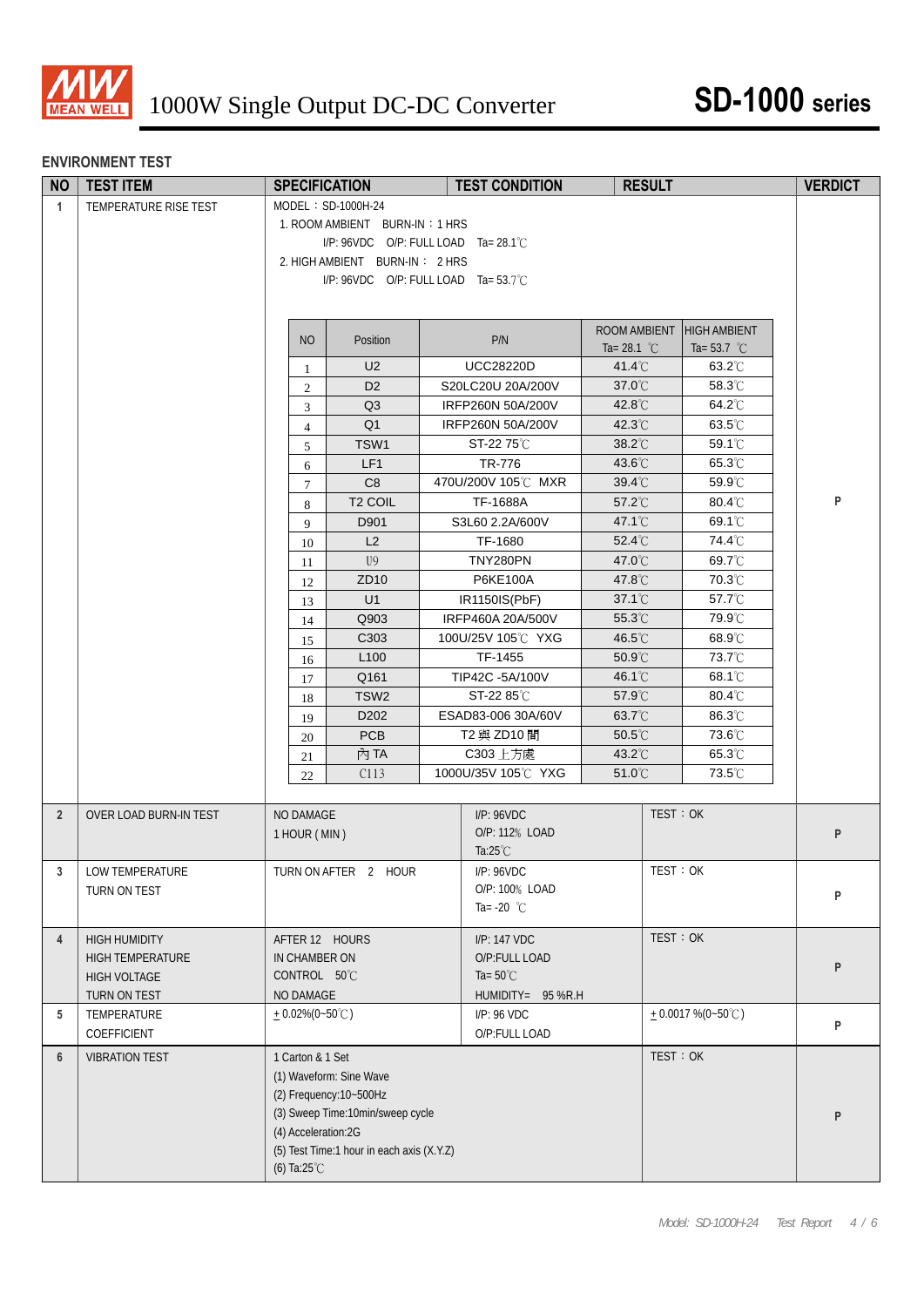

# **SAFETY TEST**

| <b>NO</b>      | <b>TEST ITEM</b>            | <b>SPECIFICATION</b>                                                                              | <b>TEST CONDITION</b>                                                                                              | <b>RESULT</b>                                                                                         | <b>VERDICT</b> |
|----------------|-----------------------------|---------------------------------------------------------------------------------------------------|--------------------------------------------------------------------------------------------------------------------|-------------------------------------------------------------------------------------------------------|----------------|
|                | <b>WITHSTAND VOLTAGE</b>    | I/P-O/P: 2 KVAC/min<br>$I/P-FG: 1.5 KVAC/min$<br>O/P-FG: 0.5 KVAC/min                             | $I/P$ -O/P: 2.4 KVAC/min<br>$I/P$ - $F$ G: 1.8 KVAC/min<br>O/P-FG: 0.6 KVAC/min<br>Ta:25℃ / 70%RH                  | $I/P-O/P$ :<br>4.79<br>mA<br>$I/P-FG$ :<br>mA<br>4.56<br>4.43<br>$O/P-FG$ :<br>mA<br>NO DAMAGE        | P              |
| $\overline{2}$ | <b>ISOLATION RESISTANCE</b> | $I/P$ -O/P:500VDC>100M $\Omega$<br>I/P-FG: 500VDC>100M $\Omega$<br>$O/P$ -FG:500VDC>100M $\Omega$ | $I/P-O/P$ :<br>500<br><b>VDC</b><br>$I/P-FG$ :<br><b>VDC</b><br>500<br>$O/P-FG$ :<br>500 VDC<br>Ta: $25^{\circ}$ C | $I/P-O/P$ :<br>GΩ<br>5<br>2.5<br>$G\Omega$<br>$I/P-FG$ :<br>GΩ<br>$O/P-FG$ :<br>9<br><b>NO DAMAGE</b> | P              |
| 3              | <b>GROUNDING CONTINUITY</b> | FG(PE) TO CHASSIS<br>OR TRACE < $100 \text{ m}\Omega$                                             | $40$ A $/$ 2min<br>Ta:25℃/ 70%RH                                                                                   | $8 \text{ m}\Omega$                                                                                   | P              |
| 4              | APPROVAL                    | TUV: Certificate NO :<br>UL: File $NO$ :                                                          |                                                                                                                    |                                                                                                       | N/A            |

# **E.M.C TEST**

| <b>NO</b>      | <b>TEST ITEM</b>                            | <b>SPECIFICATION</b>                                                   | <b>TEST CONDITION</b>                              | <b>RESULT</b>                 | <b>VERDICT</b> |  |
|----------------|---------------------------------------------|------------------------------------------------------------------------|----------------------------------------------------|-------------------------------|----------------|--|
|                | <b>RADIATION</b>                            | EN55022<br><b>CLASS B</b>                                              | I/P: 96VDC<br>O/P:FULL LOAD<br>Ta: $25^{\circ}$ C  | PASS<br>Test by certified Lab | P              |  |
| $\overline{2}$ | E.S.D                                       | EN61000-4-2<br><b>LIGHT INDUSTRY</b><br>AIR:8KV / Contact:4KV          | I/P: 96 VDC<br>O/P:FULL LOAD<br>Ta: $25^{\circ}$ C | CRITERIA A                    | P              |  |
| 3              | E.F.T                                       | EN61000-4-4<br><b>LIGHT INDUSTRY</b><br><b>INPUT: 1KV</b>              | I/P: 96 VDC<br>O/P:FULL LOAD<br>Ta:25 $°C$         | CRITERIA A                    | P              |  |
| 4              | <b>SURGE</b>                                | IEC61000-4-5<br><b>LIGHT INDUSTRY</b><br>$L-N:0.5KV$<br>$L.N-PE:0.5KV$ | I/P: 96 VDC<br>O/P:FULL LOAD<br>Ta: $25^{\circ}$ C | CRITERIA A                    | P              |  |
| 5              | Test by certified Lab & Test Report Prepare |                                                                        |                                                    |                               |                |  |

#### **M.T.B.F & LIFE CYCLE CALCULATION**

| <b>NO</b> | <b>TEST ITEM</b>            | <b>SPECIFICATION</b>                                                      | <b>TEST CONDITION</b>                                                                                    | <b>RESULT</b> | <b>VERDICT</b> |
|-----------|-----------------------------|---------------------------------------------------------------------------|----------------------------------------------------------------------------------------------------------|---------------|----------------|
|           | CAPACITOR<br>LIFE CYCLE     | $I/P$ : 96VDC O/P:FULL LOAD Ta=25 °C LIFE TIME= 370952 HRS<br>I/P: 96 VDC | SD-1000H-24 : SUPPOSE C113 IS THE MOST CRITICAL COMPONENT<br>O/P:FULL LOAD Ta=50 °C LIFE TIME= 91276 HRS |               |                |
|           | <b>MTBF</b>                 | MIL-HDBK-217F NOTICES2 PARTS COUNT<br>TOTAL FAILURE RATE: 32KHRS          |                                                                                                          |               |                |
|           | DMTBF/Accelerated Life Test |                                                                           | Demonstration Mean Time Between Failure : Above 30.000 hours @ TA 50℃                                    |               |                |